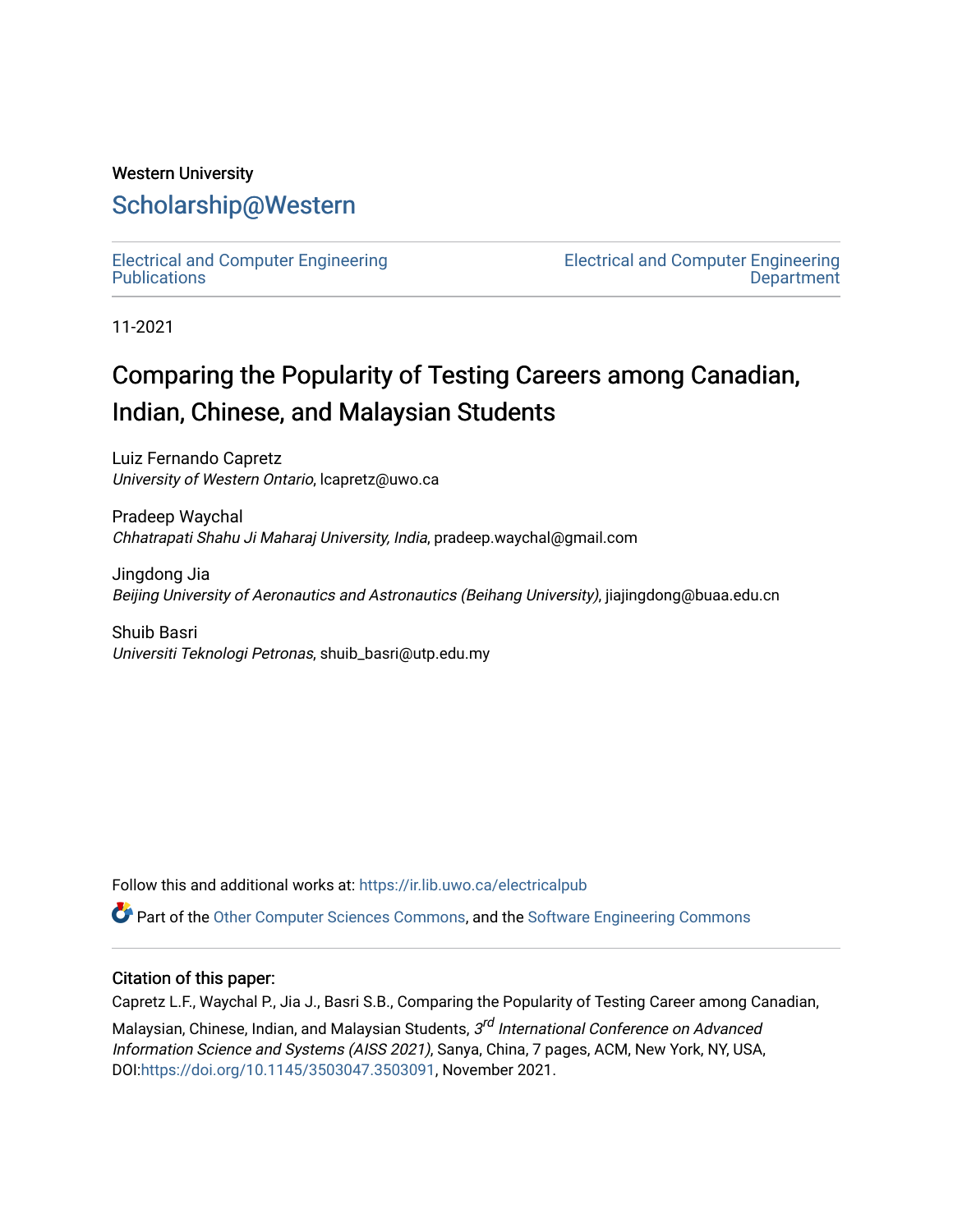# Comparing the Popularity of Testing Careers among Canadian, Indian, Chinese, and Malaysian Students

#### Luiz Fernando Capretz[\\*](#page-1-0)

Department of Electrical and Computer Engineering, Western University, lcapretz@uwo.ca

Pradeep Waychal Education and Research, Chhatrapati Shabu Institute, Pradeep.Waychal@gmail.com

Jingdong Jia School of Software, Beihang University, jiajingdong@buaa.edu.cn

#### Shuib B. Basri

Department of Computer and Information Sciences, Universiti Teknologi Petronas, [shuib\\_basri@utp.edu.my](mailto:shuib_basri@utp.edu.my)

This study attempts to understand motivators and de-motivators that influence the decisions of software students to take up and sustain software testing careers across four different countries, Canada, India, China, and Malaysia. Towards that end, we have developed a cross-sectional, but simple, survey-based instrument. In this study we investigated how software engineering and computer science students perceive and value what they do and their environmental settings. This study found that very few students are keen to take up software testing careers - why is this happening with such an important task in the software life cycle? The common advantages of a software testing career are learning opportunities and easiness of the job and the common drawbacks are tediousness, complexity, and missing the opportunity to do (software) development. Our findings highlight the importance of depicting software testing activities as a set of human-dependent tasks, and emphasizes the need for research that critically examines the way in which software testers view testing activities.

**CCS CONCEPTS** • Software Engineering • Human Aspects of Software Engineering • Software Verification and Validation

**Additional Keywords and Phrases:** Human factors in software engineering, software engineering, software testing, software careers, empirical software engineering, social aspects of software engineering, cross-cultural study

#### **ACM Reference Format:**

 $\overline{a}$ 

Capretz L.F., Waychal P., Jia J., Basri S.B., Comparing the Popularity of Testing Career among Canadian, Malaysian, Chinese, Indian, and Malaysian Students, *3rd International Conference on Advanced Information Science and Systems (AISS 2021)*, Sanya, China, 7 pages, ACM, New York, NY, USA, DOI: [https://doi.org/10.1145/3503047.3503091,](https://doi.org/10.1145/3503047.3503091) November 2021.

<span id="page-1-0"></span><sup>\*</sup> This research was conducted while Dr. Capretz was on sabbatical as visiting professor of computer science at Universiti Teknologi PETRONAS in Malaysia.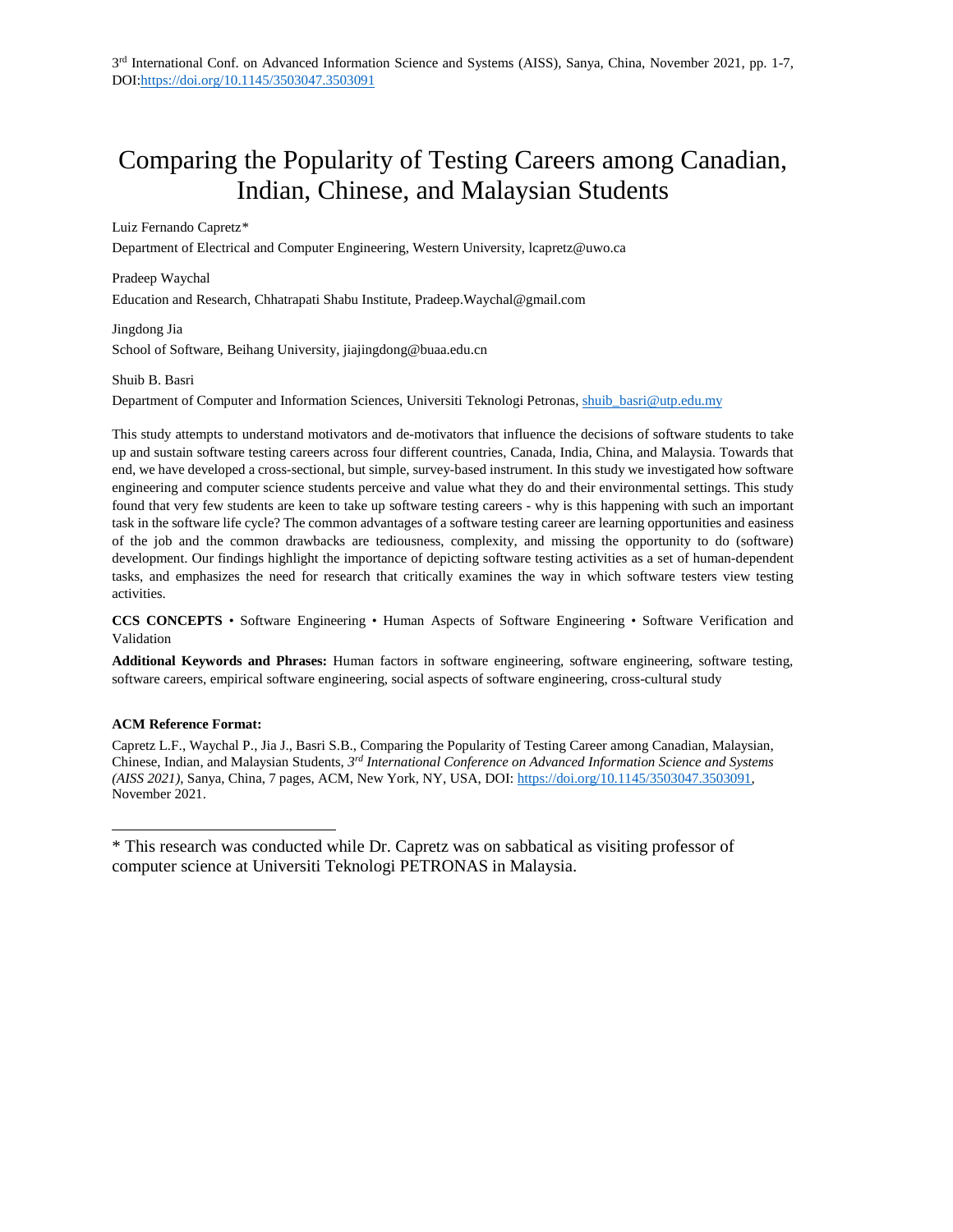# **1 Introduction**

Software quality has come under increasing scrutiny in recent years and this scrutiny will likely become even more intense in the future. Software testing plays a vital role in the development of high quality and reliable software systems. Software systems in turn are becoming more complex due to (a) the intricacies of the problems that they are solving, (b) their dependence on a myriad of third-party software components, and (c) the continuous shrinking of the period of time between creation and deployment. This multi-faceted complexity is leading to increased susceptibility to failure. Coupled with that, the sheer pervasiveness of software systems, especially in mission-critical areas, is resulting in dangerous combinations. Vigilant testing with the help of appropriate processes, technology, and professionals can ease the situation. Therefore, the importance of software testing is increasingly being recognized.

Despite its central role in the industry, software testing is both the least understood and most difficult aspect of the software life cycle to execute properly. In spite of its bearing on the success of software testing, and despite the efforts of many researchers and practitioners to address this problem, few studies have examined the human dimension of testing [\[13,](#page-9-0) [5,](#page-9-1) [7\]](#page-9-2). Instead, the focus has remained on process and technology. However, testers must also understand how to deal with people. This includes the ability to appreciate both the explicit and implicit needs of various stakeholders, be aware of how developers work, both individually and on teams, and also develop the social skills needed to report test results diplomatically and sensitively to stakeholders. The need for such multifaceted skills reinforces the importance of the human dimension in software testing and therefore the need to study it more thoroughly.

The aims of the current study are to address the lack of competent testing professionals through an investigation of the reasons behind the reluctance of students in different geographic areas to enter testing careers. This problem has been studied by Waychal and Capretz [\[15\]](#page-10-0) and Deak et al. [\[8\]](#page-9-3) in India and Canada, and in Norway, respectively. Our research compares the results of investigations with Canadian, Indian, Chinese and Malaysian studies with a Norwegian study. The identified research question was: Why are software and computer engineering students (referred to as 'students' hereafter) across the world unwilling to take up software testing careers?

### **2 Method**

Our study analyzed students' opinions about whether they would choose testing careers, and what they felt were the advantages and drawbacks of a testing career. Since we wanted to compare the perspectives of testers in various geographic areas, we followed the same process and used the same questionnaire that we used in the Indian study [\[16\]](#page-10-1). Software testing requires competent and motivated professionals  $[9, 14]$  $[9, 14]$ . However, very few students across the globe choose testing careers, depriving the industry of competent testers, and consequently, of quality software. This study attempts to understand the reasons for such apathy towards testing careers. The study is cross-sectional and mixed. It does not study students' responses over time but seeks open-ended responses regarding the advantages and drawbacks of the testing career and categorical responses about testing as a career of choice.

The instrument was designed to evaluate the willingness of students to take up software testing as a career and their rationale. Specifically, students were asked about the likelihood that they would choose a testing career. Possible answers were 'Certainly Yes,' 'Yes,' 'Maybe,' 'No,' and 'Certainly not'. Respondents were then asked to expand further on their answers in an open-ended way that explains what it was for them that prioritized the advantages and disadvantages of a software testing career. We decided on a qualitative approach, partly because there has been very little prior research on the issue, particularly in the geographic regions we studied, and partly because it provides a way to understand the reallife reasons for respondents' choices. Some researchers have distilled the advantages and drawbacks of the software testing profession [\[10\]](#page-9-5), which could have formed a basis for our investigation, however there was no convergence across the four studies, which suggested that there were factors influencing students' perceptions that were not apparent to researchers.

The study used convenience sampling by seeking responses from 336 students from four different countries - 85 from Canada, 70 from India, 99 from China, and 82 from Malaysia. The Indian responses were sought from junior students, who were close to the end of their second semester. The Chinese responses were drawn from senior students before the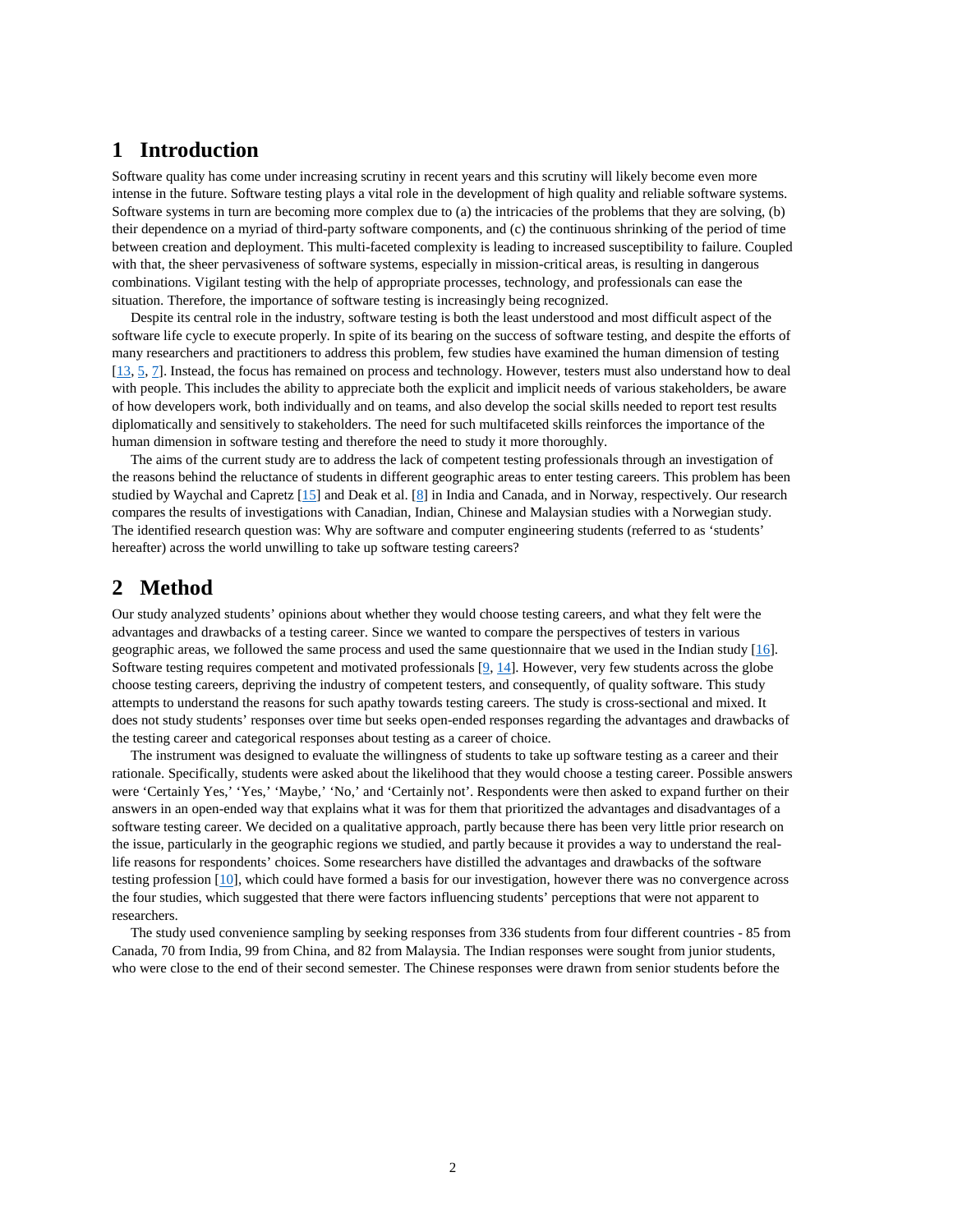start of their first semester, and the Malaysian responses from senior students who were nearing the end of their first semester. While the Indian and Chinese students had not taken a course on software testing, the Malaysian students had.

The sample collection was chosen by convenience since the co-authors teach software engineering courses, their students were the subjects. As the survey was anonymous, and given that no private information nor identifier was shared, no ethics approvals were necessary. The survey questions are listed in Appendix A.1.

# **3 Findings**

<span id="page-3-0"></span>Before beginning the survey, the objectives of the survey were explained to the students. They were also reassured that their grades would not be impacted by their responses and were offered the choice of not disclosing their identities. Responses were manually tagged and iteratively coded until no further changes were possible[. Table 1](#page-3-0) presents the likelihood of a student in each jurisdiction choosing a career in software testing. The subsections which follow enumerate the advantages and drawbacks described by the respondents.

| <b>Response</b> | Canada | India | China | Malaysia |
|-----------------|--------|-------|-------|----------|
| Certainly Not   | 31%    | 14%   | 24%   | 1%       |
| Nο              | 27%    | 31%   | 0%    | 7%       |
| Maybe           | 33%    | 47%   | 74%   | 52%      |
| Yes             | 7%     | 7%    | 2%    | 34%      |
| Certainly Yes   | 2%     | 0%    | 9%    | 6%       |

**Table 1: Probabilities of Students Taking Up Testing Careers**

*Canada*: Of those surveyed, only 9% were prepared to become testers, and only 2% of students responded 'Certainly Yes'. In contrast, fully 58% (a huge number) of students were not willing to take up a career in testing at all, and 31% chose 'Certainly Not' as a response, while 33% chose the 'Maybe' option.

*India:* Strikingly, no student selected the 'Certainly Yes' option, and a mere 7% of students chose the 'Yes' option. 'Maybe' was the choice of fully 47% of respondents.

*China:* The majority of students (74%) chose 'Maybe', while 24% were strongly opposed to taking up a career in testing, as indicated by their choice of 'Certainly Not'. Only 2% of students selected the 'Yes' option.

*Malaysia*: 40% of students were willing to become testers and 6% of them responded with 'Certainly Yes'. That is a huge number compared to the other two countries. Only 8% of Malaysian students were not ready to take up testing careers, and a mere 1% of them responded with 'Certainly Not'. Significantly, 52% chose the 'Maybe' option.

### **3.1Advantages of Testing Careers**

Analysis of the responses to the testing career option identified the following 7 factors as advantages:

- 1. Learning opportunities Testers can learn about different products, technologies, techniques, and languages as well as domains, such as retail, financial, etc. They also have the opportunity to develop softer skills as a result of more interactions— many of them difficult ones— with developers and customers. Testing activities expose the tester to the full extent of a project's scope and architecture in a short period of time and their work may span all project stages. Further, testing requires the ability to focus on details, and is an expanding field. Examples of statements about learning opportunities include: *learn broad knowledge in different applications, improve leadership skills, improve communication and technical skills, and will have the chance to touch/experience more products and their use cases, able to understand and test a variety of software, and learn about the software development life cycle.*
- 2. Importance of job Testers are accountable and responsible for the product quality. In that sense, testing is an important part of the software life cycle. This aspect was reflected in sample statements such as*: a certain amount of responsibility for the state of the system in Production or Live state, and QA plays a very important role in software development, testing will define the success/failure of a project, and testers focus on finding bugs; a different activity from what developers do.*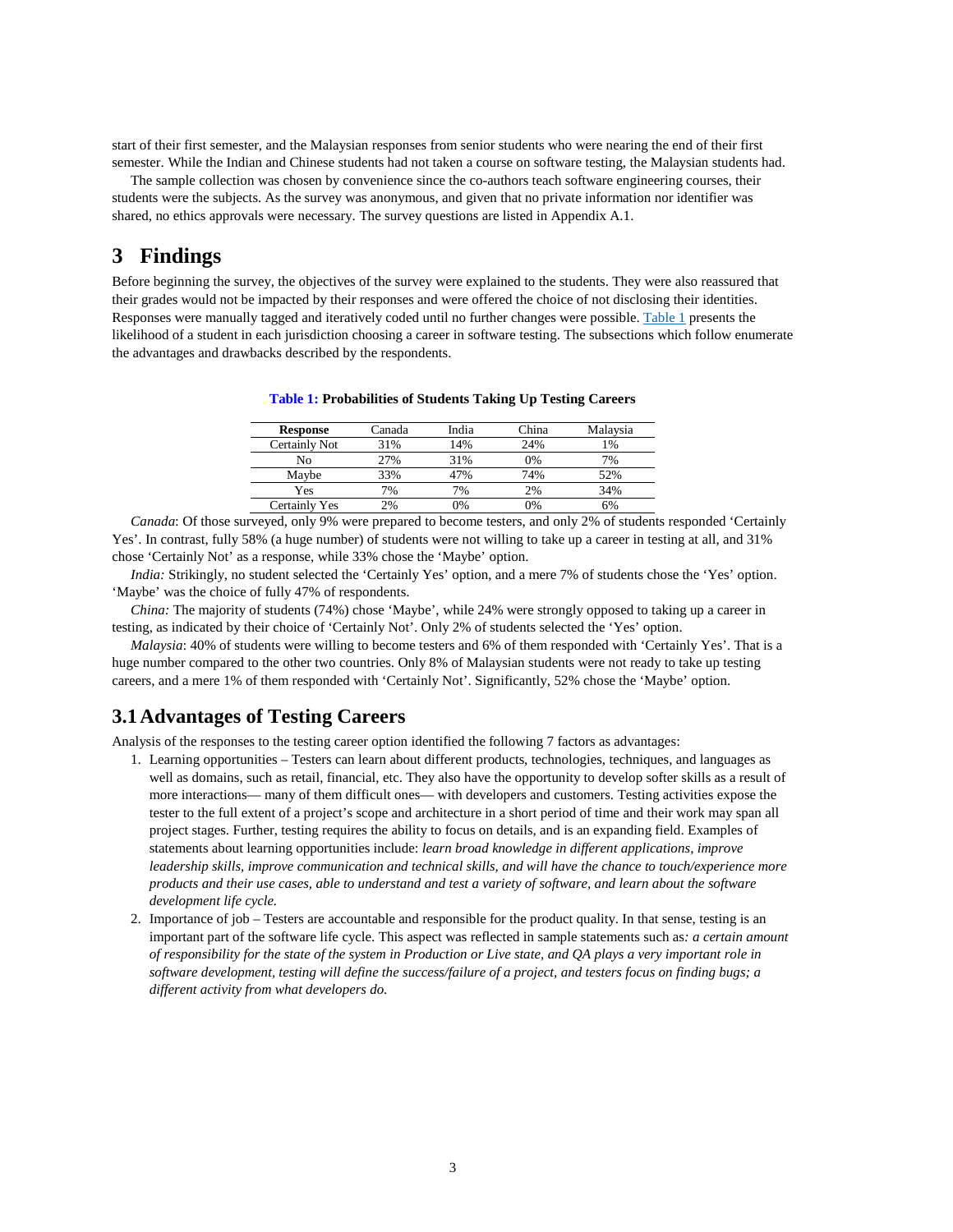- 3. Easiness of job This refers to students' belief that testing does have well defined and easy processes, etc. This dimension was described in sample statements such as*: clearly defined objectives, metrics and structured work schedule, easy work as compared to development, and easy to learn and gain experience.*
- 4. Thinking job This encompasses views about testing such as being challenging, creative, innovative, and requiring logical and analytical thinking. This sentiment was evident in sample statements such as: *You get to challenge the system, and you get to think outside the box, the challenge of ensuring that all aspects of a system are tested properly and completely, involves more logical thinking, and that new testing projects provide new challenges.*
- 5. More jobs This is the idea that more testing jobs are available, and due to the higher demands, the jobs are secure and stable. This idea shows up in sample statements such as: *stability in employment – the job is always there and is always needed, high demand for the role, and lots of jobs out there for software engineers in testing, and job security in large organizations.*
- 6. Monetary benefits Testing jobs do have good salary packages. This is reflected in sample statements such as*: software engineers in testing jobs get paid as much as software developers, and you have the opportunity to work in a very lucrative and fast-paced industry.*
- 7. Fun to break things Some students apparently feel a certain joy in breaking things and in finding defects in software. This is reflected in sample statements such as: *testing is creative and fun, and it is fun to break things or change it.*

Responses, categorized by country, appear in [Table 2.](#page-4-0) Because we have excluded advantages that made up less than 5% (too few to consider) of the total responses, totals in each column may not add up to exactly 100%. In addition,

<span id="page-4-0"></span>respondents could list more than one advantage.

| Advantages                    | Canada | India | China | Malaysia |
|-------------------------------|--------|-------|-------|----------|
| <b>Learning Opportunities</b> | 11%    | 30%   | 8%    | 53%      |
| Important Job                 | 21%    | 14    |       | 37%      |
| Easy Job                      | 21%    | 9%    | 44%   | 28%      |
| Thinking job                  | 8%     | 38%   |       | 20%      |
| More jobs                     | 20%    |       | 22%   | 37%      |
| Monetary benefits             | 9%     |       | 13%   | 29%      |
| Fun to break things           | 7%     |       | 6%    | 7%       |

#### **Table 2: Percentages of Salience Advantages by Country**

*Canada*: 21% of respondents saw testing jobs as important, and the same percentage considered the job to be easy, while 20% saw the number of jobs available in the testing role as an advantage. A total of 11% thought the learning opportunities that testing careers offered were an advantage, and 9% saw strong monetary rewards as an advantage. Finally, 8% chose the thinking aspect of the job as a significant advantage, and 7% thought the prospect of it being fun to break things was a clear advantage.

*India:* The advantage most often identified by Indian students was that testing was seen as a thinking job (38%). Learning opportunities and the importance of the role garnered 30% and 14% of the votes respectively. Easiness of the job was identified just 9% of the time as an advantage.

*China:* Chinese students chose testing being easy (44%) and offering the possibility of more jobs (22%) as the two most significant advantages. Monetary rewards accounted for only 13% of the chosen advantages, while learning opportunities (8%) and fun breaking things (6%) were the next most often identified advantages.

*Malaysia*: 53% of respondents chose learning opportunities offered by a testing career as the most important advantage, while 37% of students characterized testing jobs as important and the same percentage noted the availability of testing jobs. While 29% recognized the monetary incentives offered by a testing career, testing jobs were also seen as a 'thinking job' (20%) with the prospect that it could be 'fun to break thing's' (7%).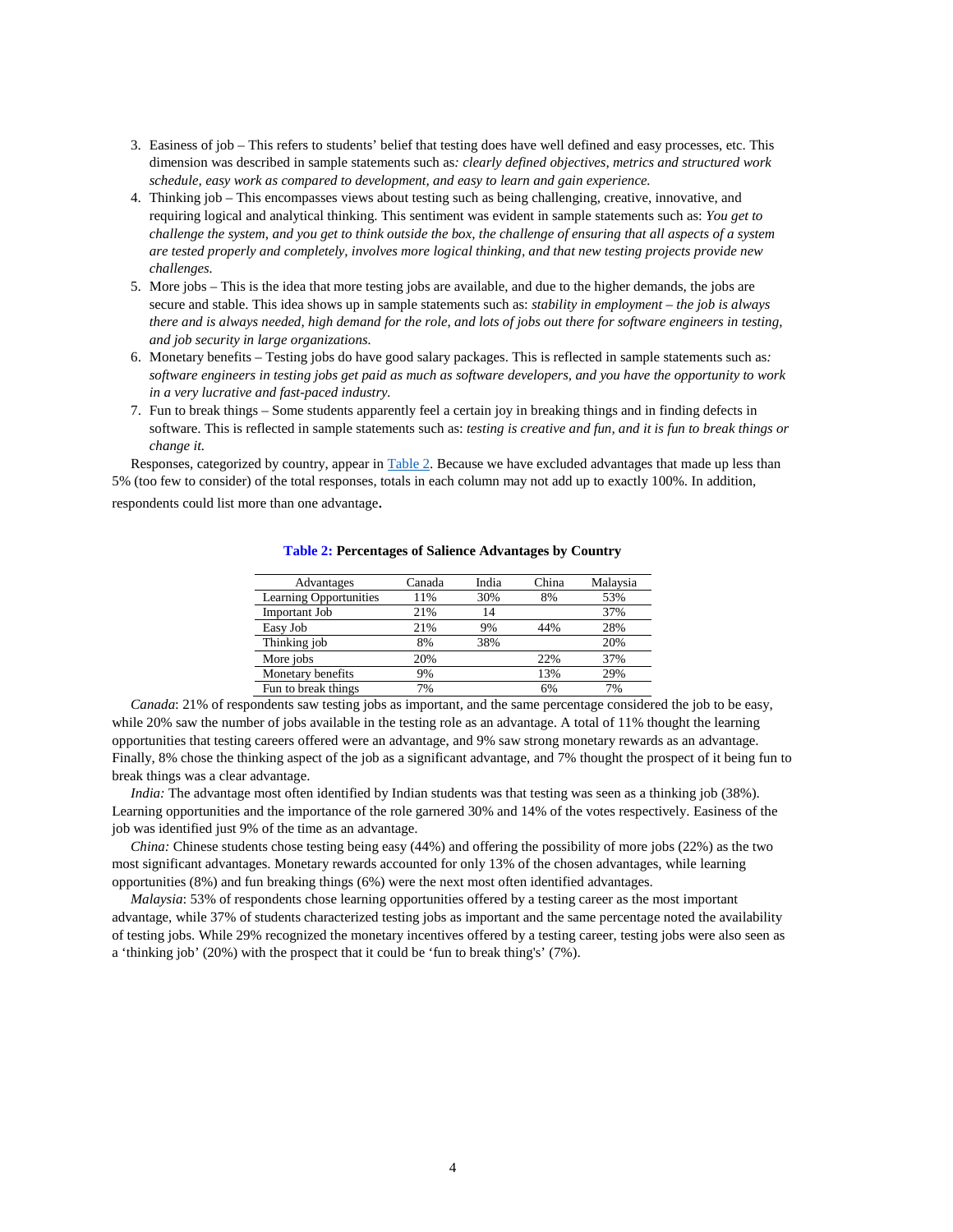### **3.2Drawbacks of Testing Careers**

Analysis of the responses to the testing career option identified the following 9 factors as drawbacks:

- 1. Treatment as a second-class citizen This drawback points out that testers are not involved in decision making and are blamed for poor quality, while developers are rewarded for good quality. They also include the evident lack of support from management in terms of unrealistic schedules, poor allocation of resources, and inadequate recognition. This idea is reflected in sample statements such as*: testers are typically regarded as second-class citizens within the organization; they have almost no say on the architecture and design of a system; they are always at the rear end of the development cycle, meaning they are challenged with very little remaining time to ship the product; it is typical to see test teams working overtime over multiple weekends prior to shipping of the system, performing regression tests over and over again, with multiple last-minute bug fixes from the development team; heated debates on whether defects are qualified or not, i.e. whether there are problems with setting up the test environment, and whether there are problems with testers understanding the functionality of the system, etc.*
- 2. Career development Students may believe that there is limited growth in the testing field. Some also believe that testers' jobs are less secure and that they are the first ones to lose their jobs during business downturns. Sample statements regarding this disadvantage include*: a hard to build career, one can rise up to only QA managers as there are very few director-level roles, hard to transition into another role, manual testing jobs are very career limiting and are not recognized by companies.*
- 3. Complexity This covers the complex situations faced by testers, such as different versions of software products, platform incompatibilities, defects not getting reproduced, and insufficient testing time, while also being held responsible for problems with product quality. This also includes the fact that testers need to look at business and technology artifacts and understand many abstractions. The lack of clarity around requirements also adds to the difficulties. This factor also includes dealing with different versions and vendors of third-party software, problems with testing tools, development environments or a weak infrastructure, and the requirement for inexhaustible patience. Sample statements for related to this disadvantage include: *a great deal of abstraction is needed to perform adequately in the role of tester and unexpected events may happen at any time, rendering the tasks that were performed useless; it is difficult to understand others' code; the pressure is high due to time constraints.*
- 4. Tediousness This refers to the repetitive nature of testing. Respondents have also used words such as 'monotonous' and 'boring'. Sample statements reflecting this disadvantage include: *testing is repetitive work, requiring loads of screen time, and that this is the digital equivalent of working as a laborer on a manufacturing assembly line; physically exhausting, mentally boring and tedious, the work is also tedious and repetitive, doing the same tasks over and over.*
- 5. Missed development Some of the students surveyed believe that they miss opportunities for professional development by taking up testing careers. While some testers do have the chance to develop test automation systems, the students seem to consider that as different from actual development activity. Some also think that they lose learning opportunities that are available to developers. Sample statements reflecting this sentiment include: *no ability to create new things, the learning scope is small compared with the development field, you're just checking other people's work, creating software can be more exciting than testing software, and we will be away from designing and developing systems.*
- 6. Lower monetary benefits Some testers believe that testers' jobs do not have monetary benefits on a par with developers. Sample statements include: *Typically testers are paid less than architects and designers, for both contract and permanent positions, lower salary in turn means less benefits (such as pension, life insurance, disability allowance, etc.), which are usually a fixed percentage of the base salary.*
- 7. Finding others' mistakes It is not pleasant to find mistakes in the work of others and to have to tell them. As Kaner et al. [\[11\]](#page-9-6) point out, testers have to report anything that adversely impacts the value of the product, which may not sit well with some stakeholders. Comments on this drawback include: statements such as: *Sometimes team members may dislike you professionally, due to bugs you have discovered, conflicts with*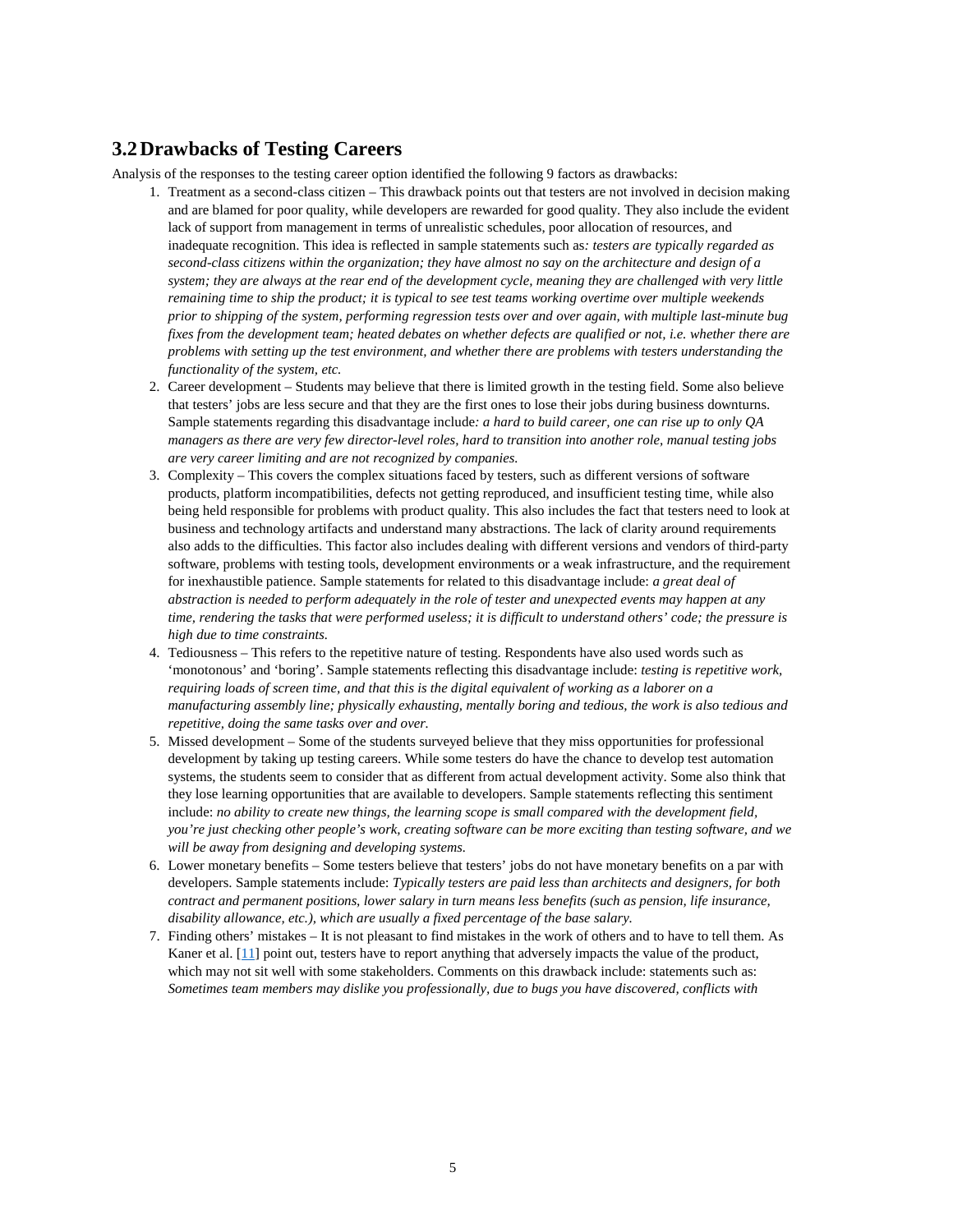*developers, the project team may not like you, or may see you as evaluating their work, leading to workplace dissonance.*

- 8. Stressful job: This has to do with work-life balance. Sample assertions related to this drawback include: *hard*  work, huge responsibility, as a gatekeeper you may be blamed for faulty software, the need to be available all *the time, just in case of software failure.*
- 9. No Interest Some students mentioned that they simply have no interest in the field of software testing. Sample statements include: *I simply do not have interest in testing, I just want to be a developer.*

<span id="page-6-0"></span>[Table 3](#page-6-0) itemizes the responses of students from each of the countries surveyed. Drawbacks that made up less than 5% of the total were excluded. As a result, not all columns will add up to 100%. Additionally, students were able to list more than one drawback.

| <b>Drawbacks</b>         | Canada | India | China | Malaysia |
|--------------------------|--------|-------|-------|----------|
| Second-class citizen     | 17%    | 25%   |       | 7%       |
| Career development       |        |       | 6%    | 29%      |
| Complexity               | 6%     | 24%   | 37%   | 33%      |
| <b>Tedious</b>           | 50%    | 24%   | 35%   | 38%      |
| Missing development      | 15%    | 15%   | 7%    | 18%      |
| Less monetary benefits   |        |       | 6%    | 6%       |
| Finding others' mistakes | 6%     |       |       | 34%      |
| Stressful job            |        |       |       | 15%      |
| No interest              |        | 5%    |       | 17%      |

**Table 3: Percentages of salient drawbacks by country**

*Canada*: For Canadian students, the most common drawback cited was tediousness (50%), followed by treatment as a second-class citizen (17%) and missed opportunities for professional development (15%). Complexity and Finding the mistakes of others ranked 6 % each.

*India:* The most frequently cited drawbacks for Indian students were treatment as a second-class citizen (25%), and the complex and tedious nature of the role (both polling at 24%). Fifteen percent (15% identified missed opportunities for development and 5% a lack of personal interest.

*China*: For Chinese students, the most significant drawback was complexity (37%), followed by 'the tediousness of testing jobs' (35%). 'Missed opportunities for development' (7%) and 'less monetary benefits' (6%) made up the two least important drawbacks.

*Malaysia* The most important drawbacks for Malaysian students were 'tediousness' (39%), 'missing development' (18%) and 'treatment as second-class citizens' (only 7%). Complexity and 'finding the mistakes of others' polled 33% and 34% each respectively, which are quite high percentages.

# **4 Discussions**

In this section, we discuss the findings of our research. We first compare our findings with another similar study and then discuss the insights gleaned from our study. Capretz et al. [\[6\]](#page-9-7) briefly described the results from a survey of Canadian, Chinese, and Indian students. Our current work includes an additional cohort of Malaysian students and describes a detailed analysis of the studies by comparing their answers in depth.

Deak et al. [\[8\]](#page-9-3) studied the same problem, i.e. students' (dis)interest in testing careers in Norway. In contrast they considered students at different levels in different programs. In contrast, our comparison focuses on a subset of 23 students from their study who were in the junior year of a computer engineering program. Out of the three options of 'having interest', 'no interest', or 'being undecided about taking up testing careers', 61% of the students were not interested in taking up testing career, 30% were undecided, and only 9% were interested. The results are in line with our own observations, especially those for our Canadian students.

The overall empirical results on the advantages identified by students from different countries do not appear to converge. For example, while the opportunity for learning and the easiness of the job were the most commonly cited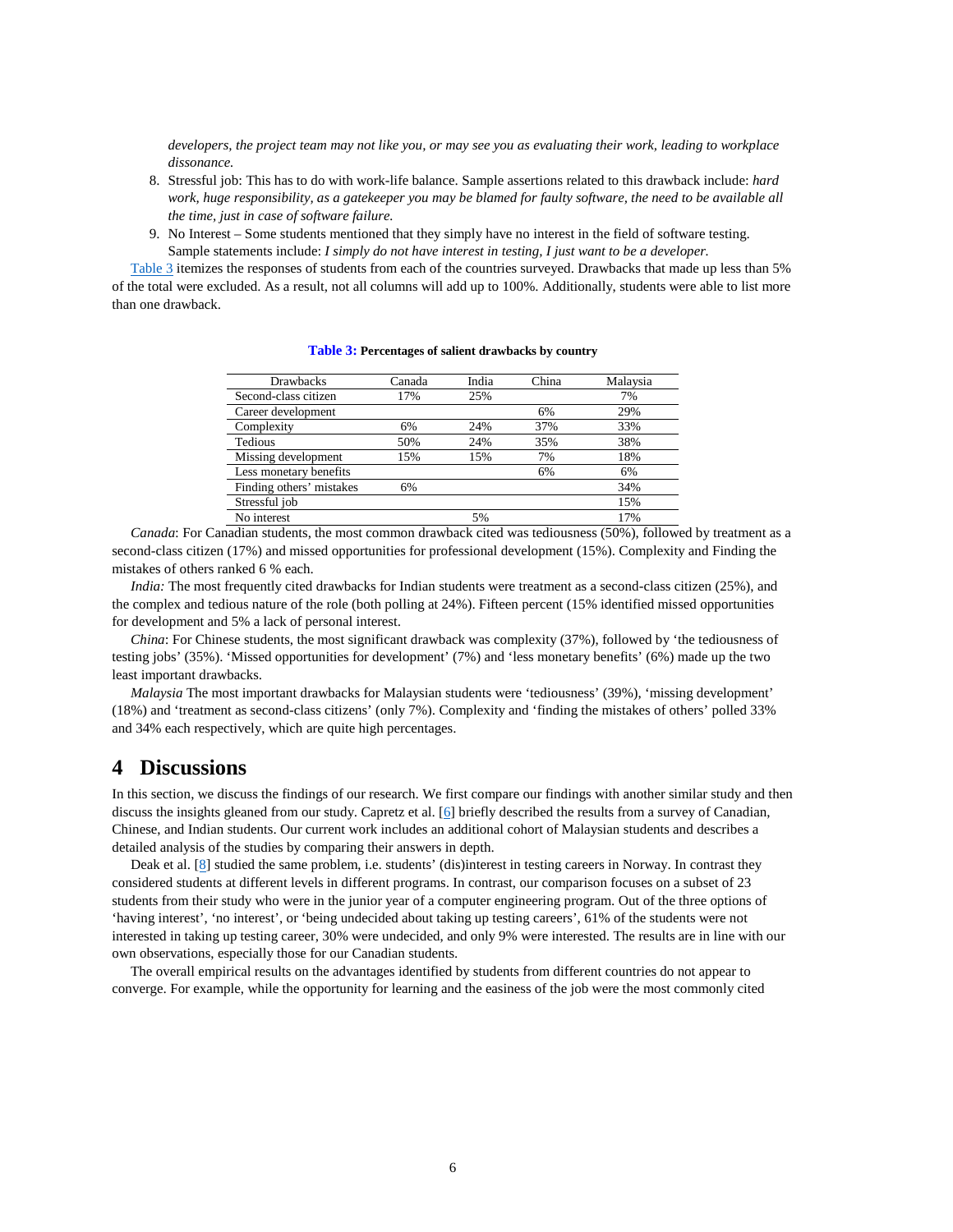advantages among all respondents, the range varied widely, from 8% to 44%. Indian students, for example, identified the thinking aspects and learning opportunities associated with the job as the most significant advantages. In contrast, Chinese students named the easiness and availability of testing jobs as the most important advantages. For Canadian students, easiness, importance and the availability of jobs ranked the highest. There was an even wider divergence when it came to drawbacks. The common drawbacks identified were tediousness, 'complexity, and missed opportunities for development, but the range in these rankings is large, ranging from 6% to 50%. Being treated as second-class citizens ranks high for both Canadian and Indian students.

These findings match reasonably well with an earlier study carried out by Deak et al. [\[8\]](#page-9-3) in the Norwegian context. Our comparative study showed that while the positive aspects of pursuing testing careers were seen to be limited, they included the chance to gain experience and the importance of the job. Students did not identify other positive aspects of testing, such as the relatively easy nature of the job, the fact that it was a thinking job' the greater availability of jobs, compared with software development, or the better monetary benefits, which our study had identified. The more negative aspects of the job (drawbacks) examined by our comparative study included boredom' (tediousness'), a lack of opportunities for writing code (missed opportunities for development), and poor status and unrewarding (treatment as second-class citizens). The authors of this investigation agree that qualitative studies, such as this, are difficult to replicate, but can help in understanding similar cases and situations in different contexts.

Testing offers the advantage of learning opportunities, as reported by students from all the four countries, but it was not the most highly perceived advantage. For Indian students the biggest advantage was seen to be that testing was a thinking job. In contrast, Chinese students identified the advantages of testing as the ease of the job and the number of testing jobs available. Finally, Canadian students rated the importance of the job, ease of the job, and number of jobs available most highly.

For Canadian students, the most significant drawbacks appeared to be tediousness while for Chinese students both tediousness and the complexity of the job, resulting in stress and frustration, were ranked highest. For Indian students, being treated as a second-class citizen, tediousness and complexity were seen to be the most prominent drawbacks. Respondents from all four countries indicated missing development opportunities as a drawback, with Chinese students feeling the least strongly about that particular aspect.

The results also show that Malaysian students have a more positive attitude towards software testing than their counterparts in other countries where these investigations have been carried out. This is demonstrated by the fact that 40% of the students stated that they would seriously consider a career in software testing, compared to less than 10% in other countries. In addition, 53% of the Malaysian students see testing as a learning opportunity, compared to 11% in Canada and only 8% in China.

There appeared to be some confusion among students since the list included contradictory factors, such as easy and thinking jobs, higher or lower monetary benefits, and tedious and creative jobs. This indicates the importance of proper treatment of testing in the university curricula.

## **5 Implications for Curricula**

The implications of this study for computer and software engineering programs at colleges and universities, as well as for industry leaders are significant. First, it provides useful insights into how educators might work at moving toward a curriculum that offers more software testing courses. With careful attention to the quality of these courses as well as enthusiasm for testing as a career, more students could be inspired to take up careers in software testing. This, in turn, would help industry to draw more talented and competent software engineers into the field and would increase the quality of software testing, and improve productivity and turnaround times for software development.

Astigarraga et al. [\[2\]](#page-9-8) present a survey of the software testing curriculum in universities in the United States and discuss the efforts that have been made to improve the status of testing in the academic curriculum. They report minimal content on software testing in the undergraduate curriculum. Either testing topics are included in courses such as software engineering, are combined with quality assurance, or are covered through independent, but optional courses. The IEEE guide to software engineering body of knowledge SWEBOK [\[4\]](#page-9-9) and ACM – IEEE (Computer Society) Curriculum Guidelines for Undergraduate Degree Programs in Software Engineering [\[1\]](#page-9-10), are the most widely used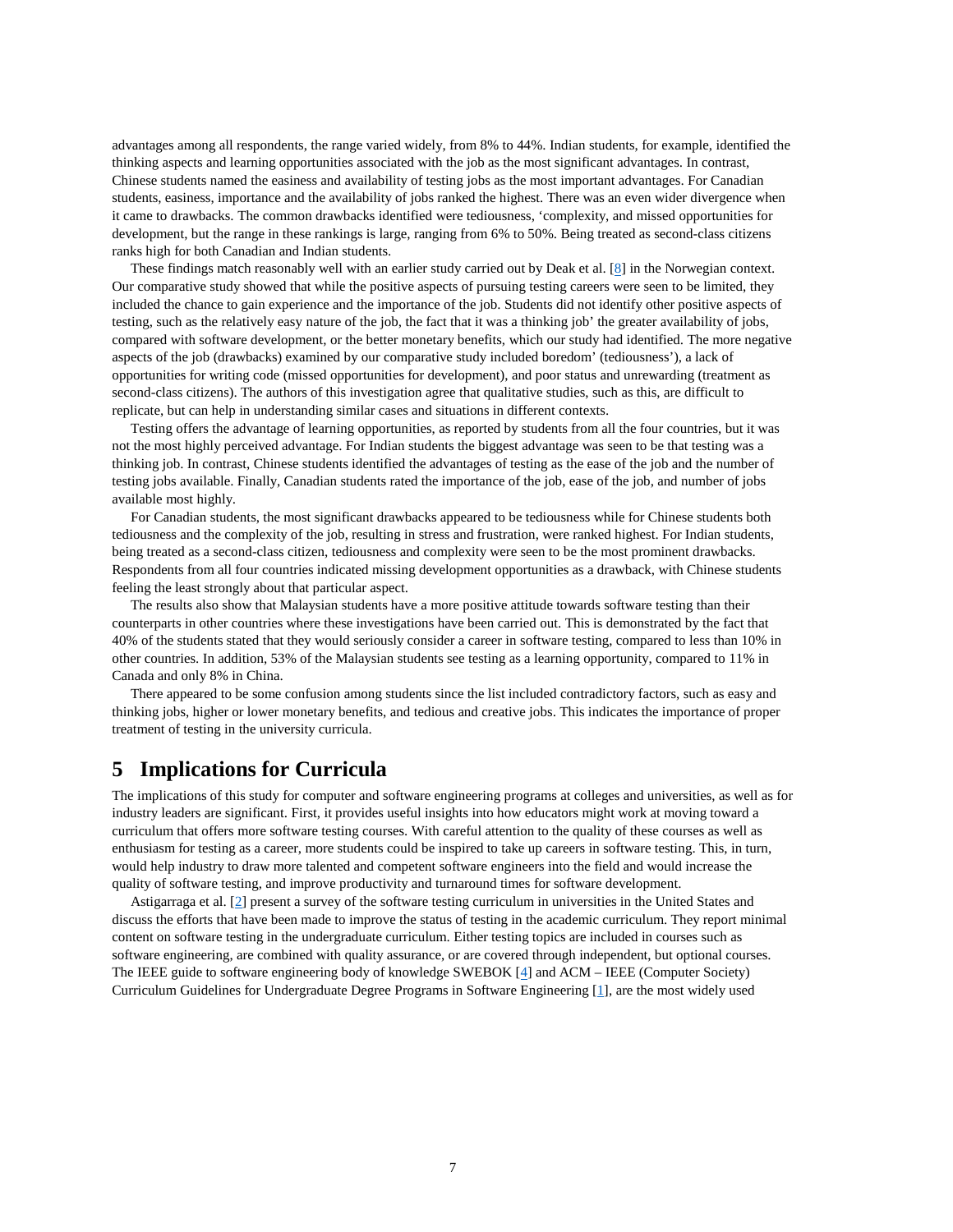sources for developing curricula in software engineering and the allied disciplines. Their treatment of software testing is limited to process and technology dimensions and does not bring out the thinking and communication challenges faced by software testing engineers. Therefore, curricular changes may be required to highlight all aspects of testing activities.

As we move forward, program curricula more broadly, as well as courses on software testing and verification and validation, must reflect the understanding that this profession requires not only technical skills, but also the soft skills needed for communicating with stakeholders. This means that curricula must reflect the social aspects of testing, and recognize that testing is 'applied epistemology' grounded in 'social psychology' [\[11\]](#page-9-6). Course instructors therefore, need to work to dispel the notion that testing is limited to the mechanical aspect of running tests and comparing outputs with expected results. The importance of testing and the philosophy behind it should also be stressed, as well as the possibility of bringing creativity to the role. Part of the challenge of training testers is to help them to understand the varying needs of users in different domains. This means learning to understand the way developers think and to be able anticipate the types of errors that may occur. It also means having the ability to think creatively and work efficiently under difficult conditions. Finally, testers require strong communication skills that include tact and diplomacy when reporting findings to stakeholders.

Since it has been shown that including testing courses in the curricula improves student perceptions of testing careers, colleges and universities should begin offering them. These courses can then be regularly reviewed through continuing research and by consulting with alumni to determine their effectiveness. In addition, since training in software testing offers additional opportunities for employment, including such courses can help to colleges and universities to increase the placement rates of their students. Colleges can also create better awareness of the importance of testing by introducing deployable projects. These projects would help students see the connection between software quality and testing. It would also give them first-hand experience of the advantages of testing, such as relevance and the need for critical thinking as well as the opportunity to learn crucial soft skills.

In addition, a greater awareness of students' perceptions of the advantages and drawbacks of testing careers can help managers and team leaders in recruiting testing professionals. Increased understanding of the perceived advantages and disadvantages of a testing career, both in specific countries and more broadly, can also help managers to deal with global teams. As already noted, software testing is both a technical and social activity, so those who take up a career in testing have the potential to shape the quality of the final product. For example, since tediousness is perceived to be a major drawback, industry leaders may want to introduce sufficient automation or recruit high-school graduates for testing technician roles, and provide more creative work to engineering graduates. Automation also brings in the development element, which may take care of the drawback of missed opportunities for development. Another important issue that industry leaders need to address is testers' feeling like second-class citizens; if students experience this discrimination themselves, they will tend to avoid the testing profession. Colleges can counter the second-class citizen problem by organizing interactions with thought leaders in software testing.

Our results may shed some lights at prior studies [\[17,](#page-10-3) [18\]](#page-10-4), which point to the tester role as one of the least popular roles compared to others, such as project manager, analyst, designer, programmer, and maintenance. It is important then to acknowledge the significant human dimension of software testing  $[5, 7]$  $[5, 7]$ , and to make students aware that choosing to take up a testing career, can strongly influence the quality of the final product [\[14\]](#page-10-2).

Finally, we have to recognize that the human factors related to software testing are influenced by sociological and organizational factors, such as organizational policies and processes [\[8\]](#page-9-3), and individual characteristics such as personality types [\[12\]](#page-9-11) and age [\[3\]](#page-9-12). Moreover, Zimmermann et al. [\[19\]](#page-10-5) argue against generalizability in software engineering, due to the nature and diversity of the profession. Therefore, we recommend that college faculty and industry managers use the information identified by this and similar studies as a starting point for evolving factors relevant to their specific situations and developing corresponding action plans.

### **6 Conclusions**

This study presents an analysis of the survey responses of 254 undergraduate students in computer science and software engineering from four different countries, studying at similar levels of education, on their willingness to take up a software testing career, and the factors that have influenced their decisions.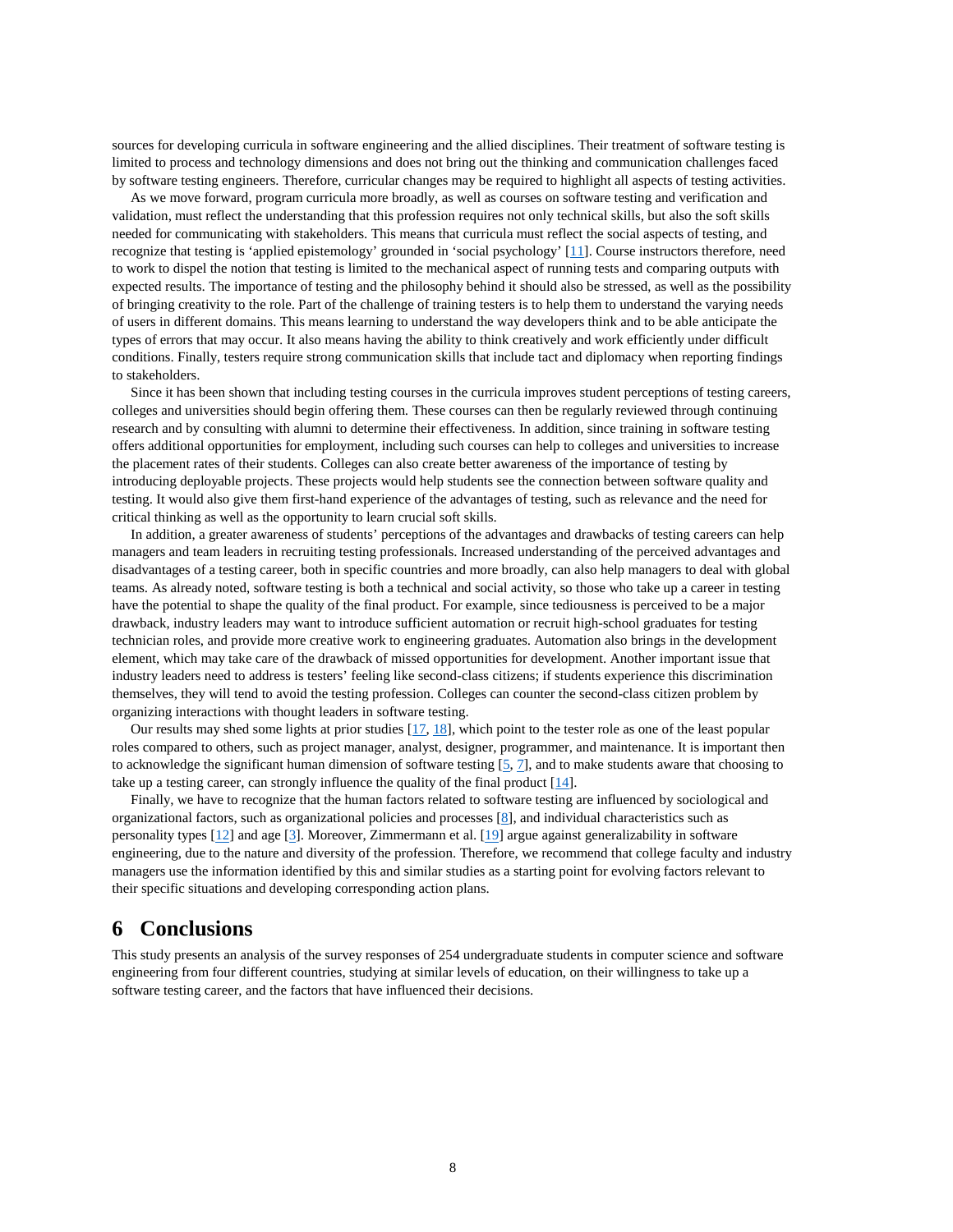Software testing seems to be a neglected area in the software life cycle. There are not enough testing specialists, and testing schedules are increasingly being squeezed as development overruns occur and delivery milestones are considered non-negotiable. Many times, testing is perceived as a nuisance that is sandwiched between development and deployment, when in fact it is a critical activity that needs to be performed in tandem with design and development, as part of software verification and validation. As a result, the software industry has been facing a shortage of qualified software testers, which has led to problems with quality.

It is heartening to see that work-related advantages such as, testing being a challenging and important job, which relate more to intrinsic motivation than environmental factors such as monetary rewards, are identified by some students as advantages. However, it is important that students feel that they will be valued and respected and not treated as second-class citizen' while working as testers. Since this study provides information on advantages and disadvantages that were identified by many survey respondents, they may be transferable to other situations.

The study has limitations with respect to the sample studied. In terms of future directions, there is a need for increasing the number of software engineers taking up testing, including more variation of gender, more options for testing courses in student curricula, and more coverage geographically (covering European and Pacific Rim nations). Further, willingness to take up a career is influenced by both industry and university/college dynamics, which may require a longitudinal study to better understand the phenomenon. Despite these limitations, our study offers useful insights for educational institutions to appropriately educate their students, and industry practitioners to tackle problems related to recruitment and retention of software testing professionals.

Finally, the testing profession seems to be changing with the advent of Agile methods, DevOps and other paradigms. For instance, developer in test is a new role in many companies and this requires other competences than that of a traditional tester from decades ago. Similarly, test automation, security testing, etc., are other new and different forms of this profession. These aspects should be taken into account in future studies.

#### **ACKNOWLEDGMENTS**

We are very grateful to all participants for dedicating their time and attention to our study.

#### **REFERENCES**

<span id="page-9-10"></span><bib id="bib1"><number>[1]</number>ACM, Software Engineering - Curriculum Guidelines for Undergraduate Degree Programs in Software Engineering. (New York: IEEE Computer Society and ACM, 2014)</bib>

<span id="page-9-8"></span><bib id="bib2"><number>[2]</number>Astigarraga, T., Dow, E. M., Lara, C., Prewitt, R., and Ward, M. R. The emerging role of software testing in curricula, *Proceedings of Transforming Engineering Education: Creating Interdisciplinary Skills for Complex Global Environments*. (Dublin, Ireland: IEEE, 2010), 1-13.</bib>

<span id="page-9-12"></span><bib id="bib3"><number>[3]</number>Boumans, N.P., deJong, A.H., and Janssen, S.M. Age-differences in work motivation and job satisfaction. The influence of age on the relationships between work characteristics and workers' outcomes, *International Journal of Aging and Human Development*, 2011,  $73(4)$ ,  $331-350$ ,  $\&$ hib>

<span id="page-9-9"></span><bib id="bib4"><number>[4]</number>Bourque, P. and Fairley, R. E. *Guide to the Software Engineering Body of Knowledge (SWEBOK)*, Version 3.0. (New York: IEEE, 2014)</bib>

<span id="page-9-1"></span><bib id="bib5"><number>[5]</number>Capretz, L.F. Bringing the human factor to software engineering, *IEEE Software*, 2014, 31(2), 102-104, [https://doi.org/10.1109/MS.2014.30.<](https://doi.org/10.1109/MS.2014.30)/bib>

<span id="page-9-7"></span><bib id="bib6"><number>[6]</number>Capretz, L.F., Waychal, P., and Jingdong, J. Comparing popularity of testing career among Canadian, Chinese, Indian students, *Companion Proceedings of the 41st ACM/IEEE International Conference on Software Engineering (ICSE-SEET)*, (Montreal: ACM Press, 2019), 258-259[, https://doi.org/10.1109/ICSE-Companion.2019.00103.<](https://doi.org/10.1109/ICSE-Companion.2019.00103)/bib>

<span id="page-9-2"></span><bib id="bib7"><number>[7]</number>Cruz, S., Silva, F.Q., and Capretz, L.F. Forty years of research on personality in software engineering: A mapping study, *Computers in Human Behavior*, 2015, 46, 94-113[, https://doi.org/10.1016/j.chb.2014.12.008.<](https://doi.org/10.1016/j.chb.2014.12.008)/bib>

<span id="page-9-3"></span><bib id="bib8"><number>[8]</number>Deak, A, Stålhane, T., and Cruzes, D. Factors influencing the choice of a career in software testing among Norwegian students, *Software Engineering*, (Insbruck: Acta Press, 2013), 796.</bib>

<span id="page-9-4"></span><bib id="bib9"><number>[9]</number>Franca, C., Silva, F.Q.B., and Sharp H. Motivation and satisfaction of software engineers, *IEEE Transactions on Software Engineering*, 2019, 46(2), 118-140.</bib>

<span id="page-9-5"></span><bib id="bib10"><number>[10]</number>Aleem, S., Capretz, L.F., and Ahmed, F. Comparative performance analysis of machine learning techniques for software bug detection, *4th International Conference on Software Engineering and Applications*, 2015, 71-79, [https://doi.org/10.5121/csit.2015.50108.<](https://doi.org/10.5121/csit.2015.50108)/bib>

<span id="page-9-6"></span><bib id="bib11"><number>[11]</number>Kaner, C. Bach, J., and Pettichord, B. *Lessons Learned in Software Testing*, (New York: John Wiley & Sons,  $2008$  $<$ /bib $>$ 

<span id="page-9-11"></span><span id="page-9-0"></span><bib id="bib12"><number>[12]</number>Kanij, T. Merkel, R., and Grundy, J. An empirical study of the effects of personality on software testing, *Proceeding of the 26th IEEE Conference on Software Engineering Education and Training (CSEE&T*), (San Francisco: IEEE Press, 2013), 239-248.</bib> <bib id="bib13"><number>[13]</number>Lenberg, P., Feldt, R., and Wallgren, L.F. Behavioral software engineering: A definition and systematic literature review, *Journal of Systems and Software*, 2015, 107 (2015), 15-37.</bib>